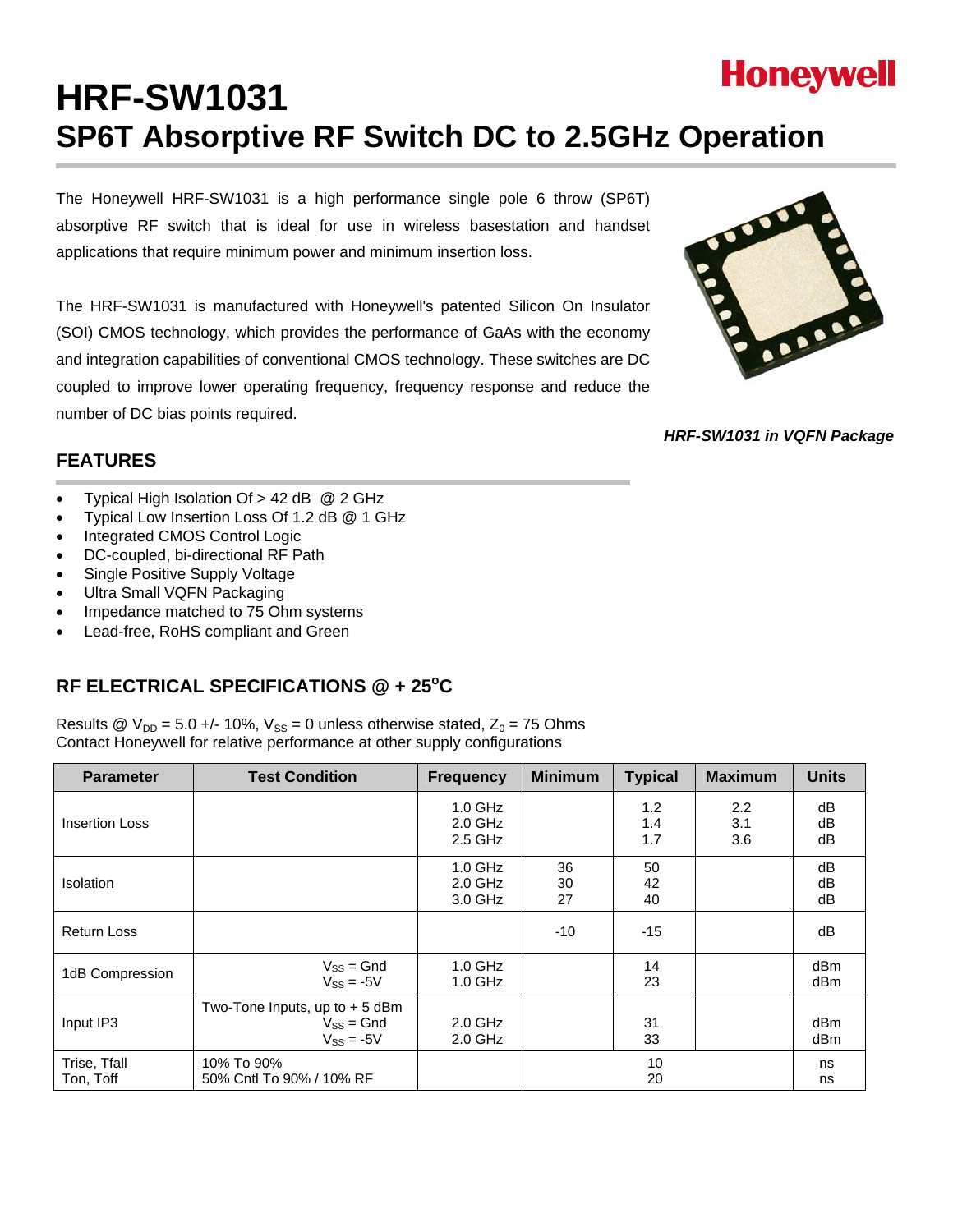# **DC ELECTRICAL SPECIFICATIONS @ + 25°C**

| <b>Parameter</b>      | <b>Minimum</b> | <b>Typical</b> | <b>Maximum</b>  | <b>Units</b> |
|-----------------------|----------------|----------------|-----------------|--------------|
| V <sub>DD</sub>       | $3.3^1$        | 5.0            | 5.5             |              |
| $V_{SS}$              | $-5.0$         |                |                 |              |
| I <sub>DD</sub>       |                | <5             | 35              | uA           |
| CMOS Logic Level (0)  |                |                | 0.8             |              |
| CMOS Logic Level (1)  | $V_{DD} - 0.8$ |                | V <sub>DD</sub> |              |
| Input Leakage Current |                |                | 10              | uA           |

Note 1 - Performance curves are for  $VDD = +5.0 +$  - 10%

# **ABSOLUTE MAXIMUM RATINGS1**

| <b>Parameter</b>                   | <b>Absolute Maximum</b>      | <b>Units</b>   |
|------------------------------------|------------------------------|----------------|
| $V_{DD}$                           | $+6.0$                       | V              |
| $V_{SS}$                           | $-5.5$                       | V              |
| Vin Digital Logic 0                | $-0.6$                       | V              |
| Vin Digital Logic 1                | $Vdd + 0.6$                  | V              |
| <b>Input Power</b>                 | > 35                         | dBm            |
| ESD Voltage <sup>2</sup>           | 400                          | V              |
| Moisture Sensitivity Level         | Level 3 $@$ 260 $^{\circ}$ C |                |
| <b>Operating Temperature Range</b> | $-40$ to $+85$               | $\overline{C}$ |
| Storage Temperature Range          | $-65$ to $+125$              | $\overline{C}$ |

Note 1 - Operation of this device beyond any of these parameters may cause permanent damage.

Note 2 - Although the HRF-SW1031 contains ESD protection circuitry on all digital inputs, precautions should be taken to ensure that the Absolute Maximum Ratings are not exceeded.

Latch-Up: Unlike conventional CMOS digital switches, Honeywell's HRF-SW1031 is immune to latch-up.

### **TRUTH TABLE**

| C <sub>2</sub> | C <sub>1</sub> | C <sub>0</sub> | <b>RF Output</b> | <b>RF Output</b> | <b>RF Output</b> | <b>RF Output</b> | <b>RF Output</b> | <b>RF Output</b> |
|----------------|----------------|----------------|------------------|------------------|------------------|------------------|------------------|------------------|
| 0              |                |                | <b>RFINPUT</b>   |                  |                  |                  |                  |                  |
| 0              |                | 0              |                  | <b>RFINPUT</b>   |                  |                  |                  |                  |
| 0              |                |                |                  |                  | <b>RFINPUT</b>   |                  |                  |                  |
|                |                | 0              |                  |                  |                  | <b>RFINPUT</b>   |                  |                  |
|                |                |                |                  |                  |                  |                  | <b>RFINPUT</b>   |                  |
|                |                |                |                  |                  |                  |                  |                  | <b>RFINPUT</b>   |

"0" = CMOS Low, "1" = CMOS High

Note: For codes 000 and 111 all outputs are in the terminated isolation state.

#### **PIN CONFIGURATIONS**

| Pin    | <b>Function</b> | Pin | <b>Function</b> | Pin | <b>Function</b> | Pin | <b>Function</b> |
|--------|-----------------|-----|-----------------|-----|-----------------|-----|-----------------|
|        | <b>GROUND</b>   |     | <b>VDD</b>      | 13  | <b>GROUND</b>   | 19  | <b>GROUND</b>   |
|        | <b>GROUND</b>   |     | C <sub>2</sub>  | 14  | <b>GROUND</b>   | 20  | <b>GROUND</b>   |
| ີ<br>د | RFOUTPUT5       | 9   | C1              | 15  | RFOUTPUT2       | 21  | <b>RFINPUT</b>  |
|        | <b>GROUND</b>   | 10  | C <sub>0</sub>  | 16  | <b>GROUND</b>   | 22  | <b>GROUND</b>   |
|        | <b>GROUND</b>   | 11  | <b>VSS</b>      |     | <b>GROUND</b>   | 23  | <b>GROUND</b>   |
| 6      | RFOUTPUT4       | 12  | RFOUTPUT3       | 18  | RFOUTPUT1       | 24  | RFOUTPUT6       |

**Note:** Bottom ground plate must be grounded for proper RF performance.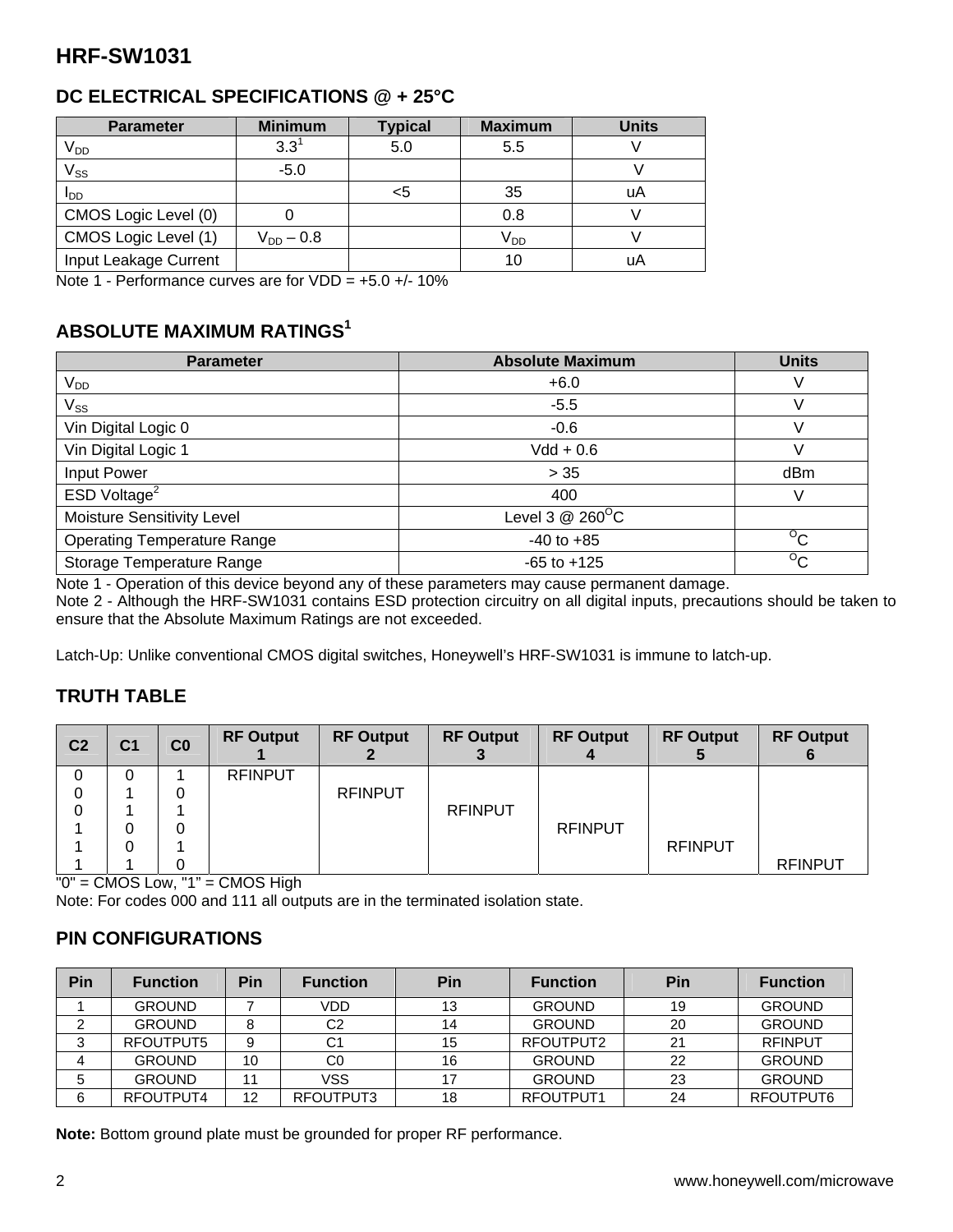# **PERFORMANCE CURVES**

#### **Insertion Loss**



**Typical SW1031 Insertion Loss** 

#### **Isolation**

**Typical SW1031 Isolation** 

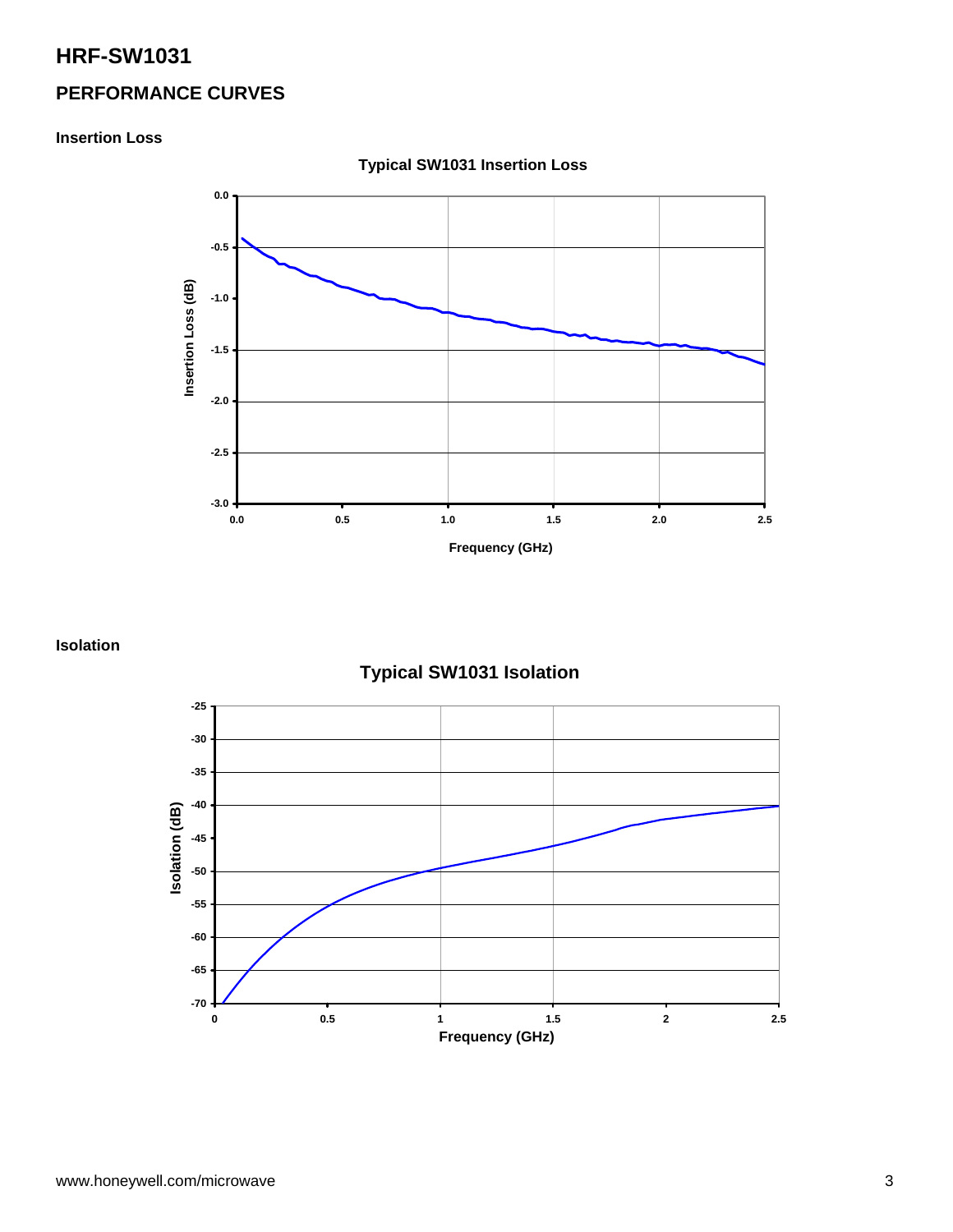# **PACKAGE OUTLINE DRAWING**



**Notes** 

- 1. Pin 1 identifier can be a combination or a dot and/or chamfer.
- 2. Dimensions are in millimeters.

### **GREEN MATERIAL SET**

The –GR switches have a Green material set that can withstand a maximum soldering temperature of  $260^{\circ}$ C.

#### **LEAD FINISH**

The package leads are Nickel Palladium Gold (NiPdAu). The configuration being manufactured and delivered today is lead-free RoHS compliant. Compliant packages have half-etch leadframes and have date codes of 0300 or greater.

#### **LEAD FREE QFN SURFACE MOUNT APPLICATION**

Please see Application Note AN310 for assembly process recommendations. The maximum soldering temperature of the -GR is 260<sup>o</sup>C (-AU switches are 250<sup>o</sup>C). Application Notes can be found at our website: www.honeywell.com/microwave

### **CIRCUIT APPLICATION INFORMATION**

These switches require a DC reference to ground. They may not operate properly when AC coupled on both the RF input and output without a DC ground reference provided as part of the circuit. See Application Note AN311.